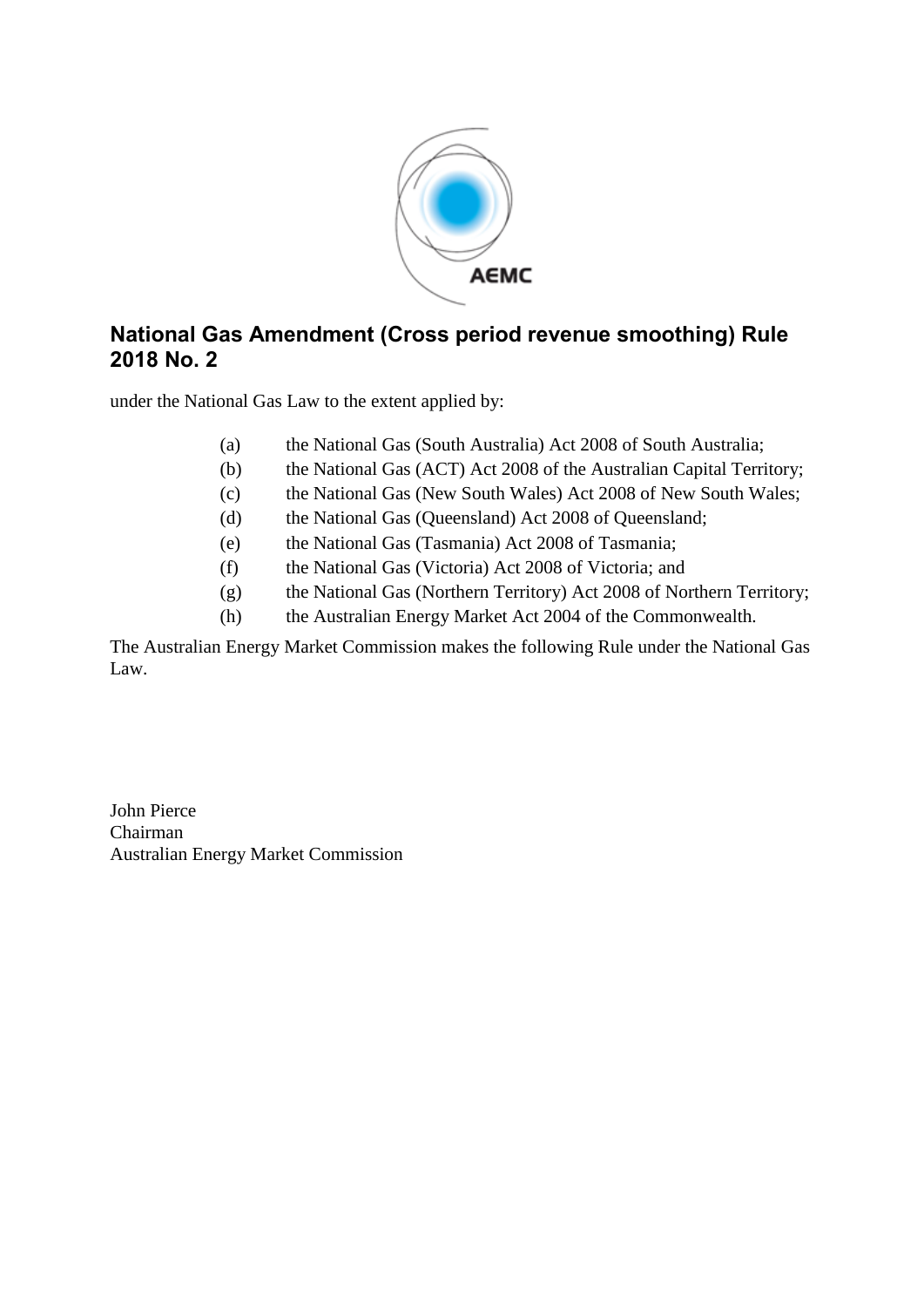## **National Gas Amendment (Cross period revenue smoothing) Rule 2018 No. 2**

# **1 Title of Rule**

This Rule is the *National Gas Amendment (Cross period revenue smoothing) Rule 2018 No. 2*.

# **2 Commencement**

This Rule commences operation on 6 September 2018.

# <span id="page-1-0"></span>**3 Savings and Transitional Amendments to the National Gas Rules**

The National Gas Rules are amended as set out in [Schedule 1.](#page-2-0)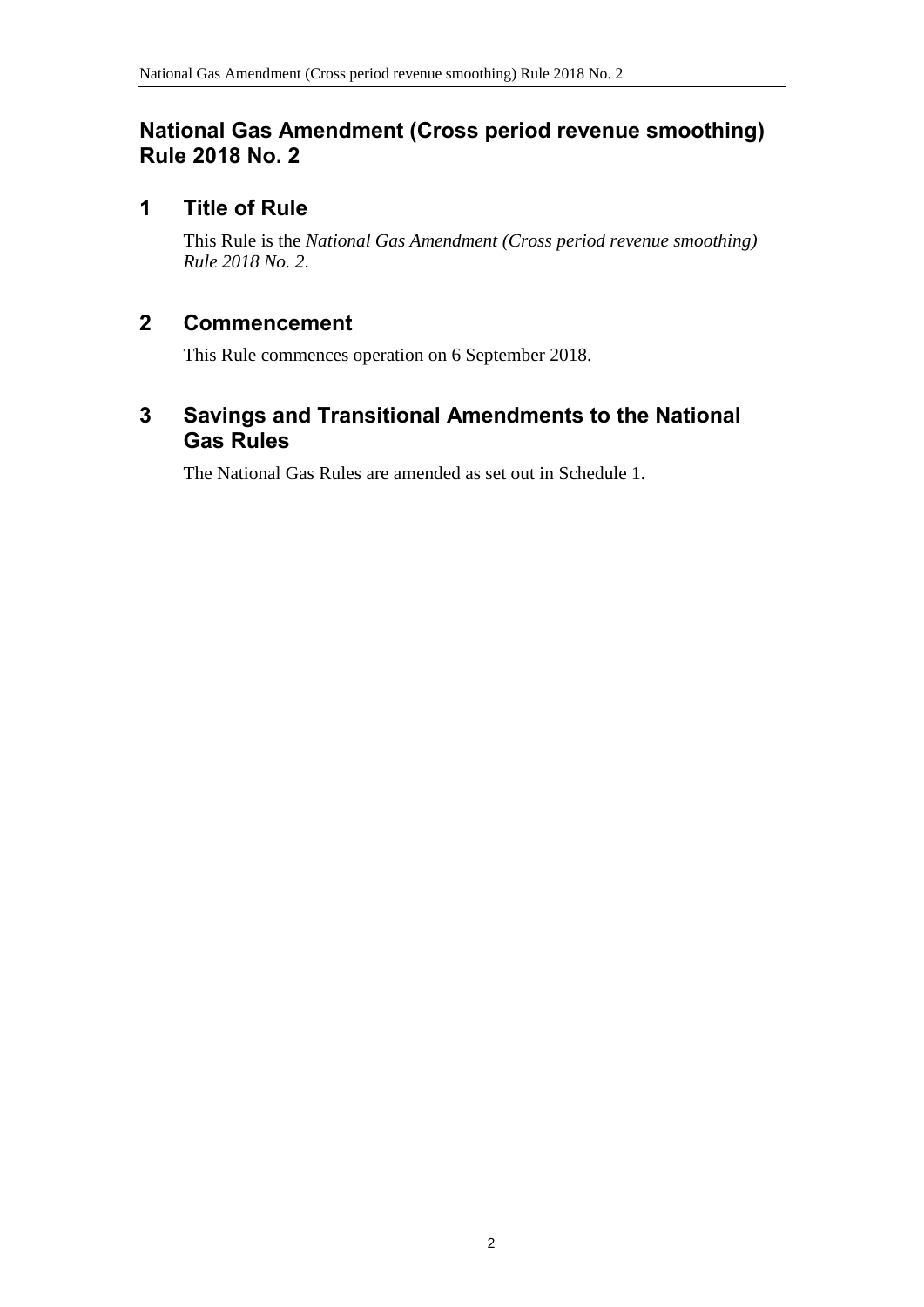### <span id="page-2-0"></span>**Schedule 1 Savings and Transitional Amendments to the National Gas Rules**

[\(Clause](#page-1-0) 3)

### **[1] Schedule 1 Transitional Provisions**

In Schedule 1, after Part 10, insert:

# **Part 11 Transitional provisions regarding cross period smoothing for Jemena Gas Networks**

#### **53 Definitions**

For the purposes of this Part 11:

**2015 access arrangement decision** means the decision of the AER, published on 3 June 2015, to approve revisions to the access arrangement in respect of Jemena for the 2015 access arrangement period.

**2015 access arrangement period** means the *access arrangement period* for the NSW gas distribution network owned by Jemena commencing on 1 July 2015.

**adjustment amount** means an amount determined by the AER under subclause  $56(1)$  that operates as if it were:

- (a) a revenue increase; or
- (b) a revenue decrease,

to that portion of the total revenue that is allocated to reference services that may be earned by Jemena for the final regulatory year of the 2015 access arrangement period as determined under the remade 2015 access arrangement decision.

**adjustment determination** means the AER's determination of whether there is, and the relevant amounts of, an adjustment amount and a subsequent adjustment amount.

**annual variation notice** means the annual variation notice referred to in the remade 2015 access arrangement decision.

**Jemena** means Jemena Gas Networks (NSW) Limited (ABN 87 003 004 322).

**remade 2015 access arrangement decision** means the decision of the AER to approve revisions to the access arrangement in respect of Jemena for the 2015 access arrangement period, as remade by the AER following the Tribunal's decision.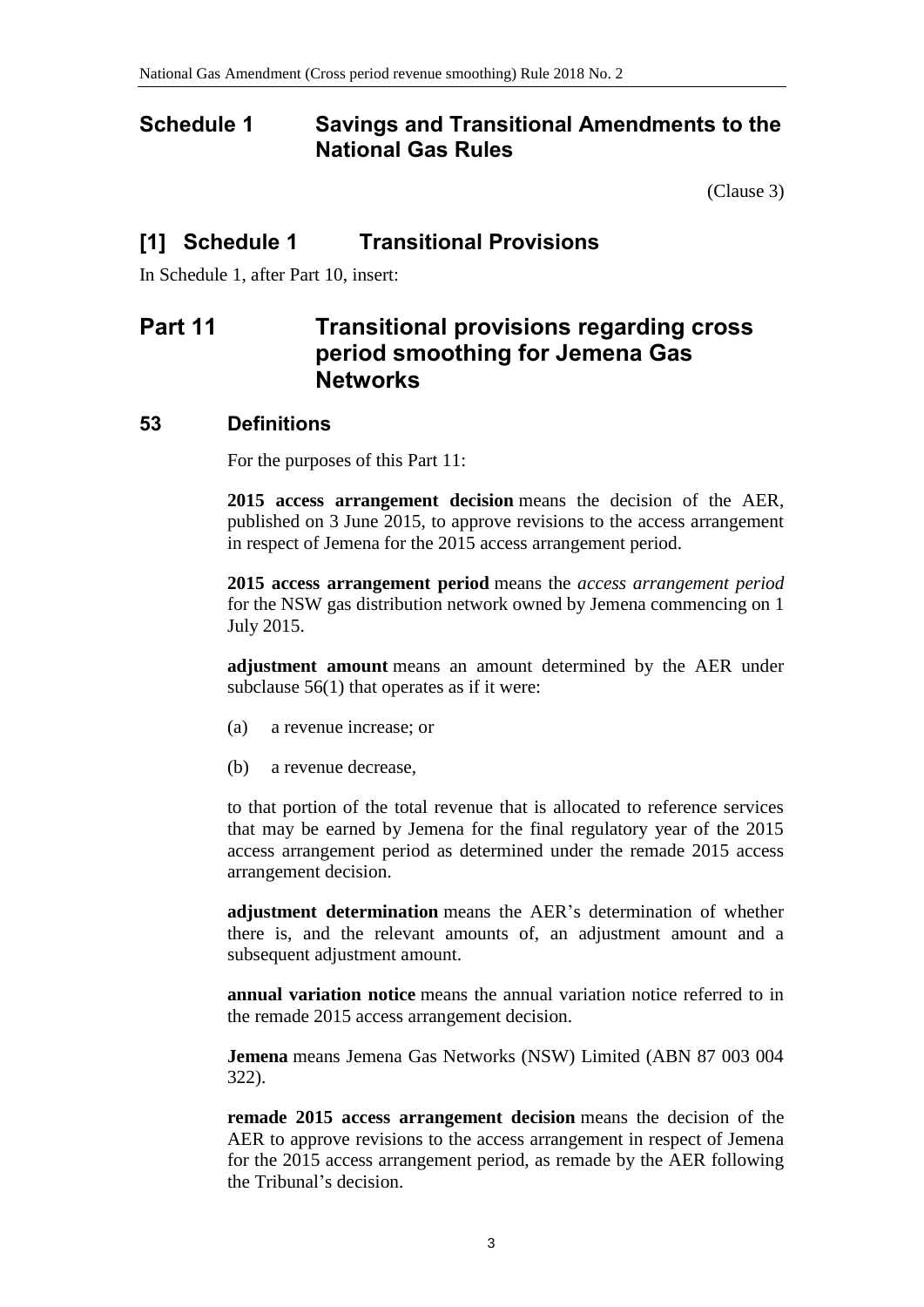**revenue recovery principle** means the principle that Jemena must be given the ability to recover the same, but no more, revenue (in net present value equivalent terms) as it would have recovered if the remade 2015 access arrangement decision had been in force from the commencement of the 2015 access arrangement period.

**subsequent access arrangement decision** means the access arrangement decision for Jemena that is made by the AER for the subsequent access arrangement period.

**subsequent access arrangement period** means the *access arrangement period* for Jemena immediately following the 2015 access arrangement period.

**subsequent adjustment amount** means an amount determined by the AER under subclause 56(1) that:

- (a) represents a revenue increase (where the adjustment amount is a negative amount) or a revenue decrease (where the adjustment amount is a positive amount) to that portion of the total revenue that is allocated to reference services that may be earned by Jemena in one or more regulatory years of the subsequent access arrangement period; and
- (b) at the time it is applied as an adjustment to that portion of total revenue that is allocated to reference services, is equivalent in net present value terms to the adjustment amount in order to achieve the revenue recovery principle in respect of Jemena.

**Tribunal's decision** means the decision of the Australian Competition Tribunal dated 26 February 2016 to set aside the 2015 access arrangement decision and remit the matter back to the AER, as varied as a consequence of the outcome of judicial review of that decision.

#### **54 Expiry**

- (1) If the AER has not made an adjustment determination on or before 1 March 2019, this Part 11 expires on that date.
- (2) If the AER has made an adjustment determination on or before 1 March 2019, this Part 11 expires on the date that immediately follows the end of the subsequent access arrangement period.

#### **55 Application of Part 11**

- (1) This Part 11 applies to Jemena in respect of the NSW gas distribution network owned by Jemena.
- (2) This Part 11 prevails to the extent of any inconsistency with: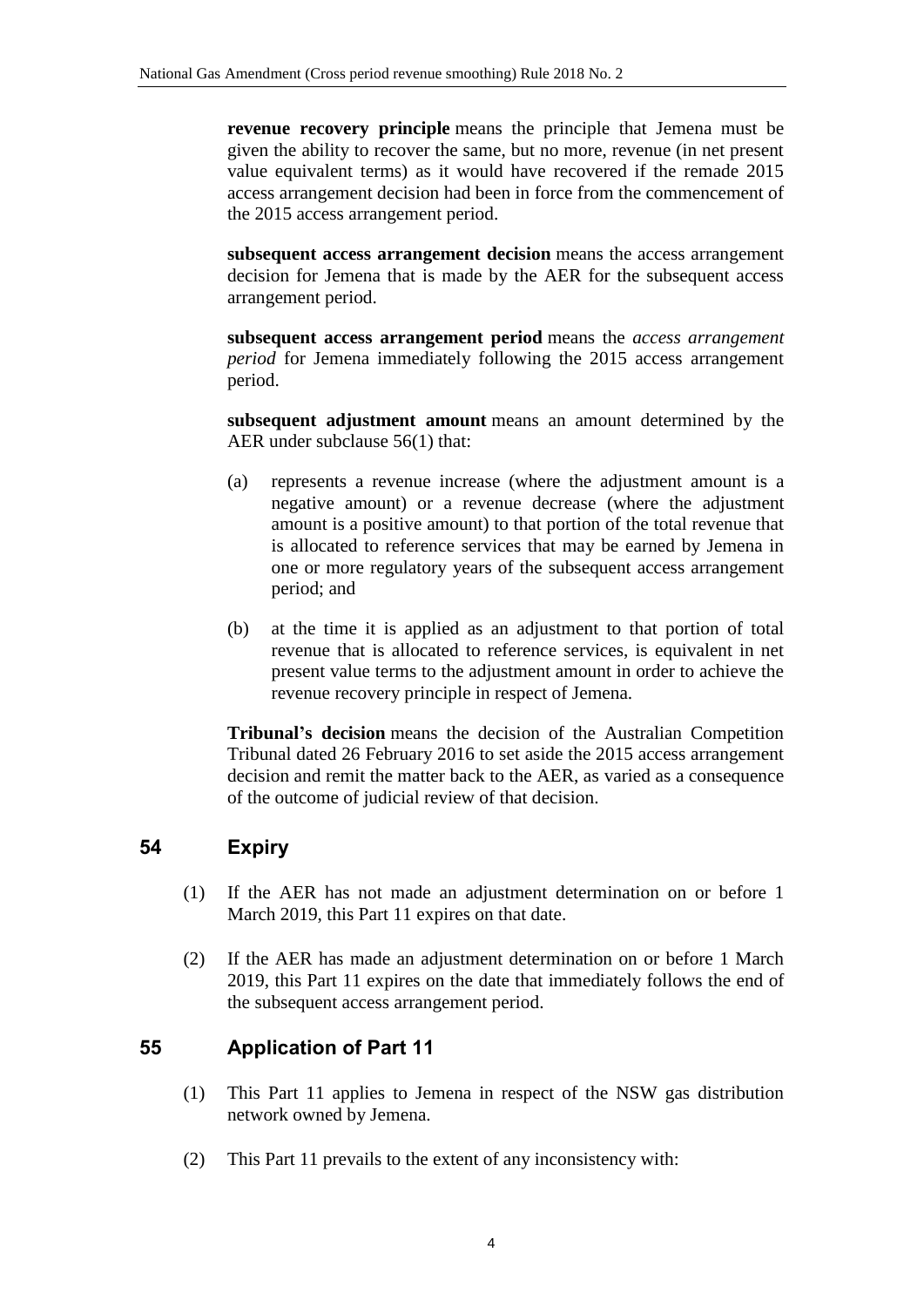- (a) any other provision of the Rules; and
- (b) a remade 2015 access arrangement decision.
- (3) Nothing in this Part 11 has the effect of changing the application of the Rules to the making of a remade 2015 access arrangement decision.

#### **56 Adjustment determination**

- (1) The AER may determine for Jemena:
	- (a) an adjustment amount; and
	- (b) a subsequent adjustment amount,

if the AER is satisfied that the application of the adjustment amount and subsequent adjustment amount under subclause 57(2) and 57(3) respectively would:

- (c) be reasonably likely to minimise variations in reference tariffs for Jemena between:
	- (i) the fourth and final regulatory year of the 2015 access arrangement period; and
	- (ii) the final regulatory year of the 2015 access arrangement period and the first regulatory year of the subsequent access arrangement period; and
- (d) achieve the revenue recovery principle in respect of Jemena.

#### **Note**

When determining the adjustment amount and the subsequent adjustment amount, the AER must also take into account the national gas objective and may take into account the revenue and pricing principles if the AER considers it appropriate to do so: see *National Gas Law*, *s* 28(1)(*a*) and *s* 28(2)(*b*).

#### **57 Recovery of revenue**

- (1) This clause 57 applies to Jemena if the AER has made a determination of an adjustment amount and subsequent adjustment amount under clause 56.
- (2) Jemena must submit an annual variation notice for the final regulatory year of the 2015 access arrangement period in accordance with the remade 2015 access arrangement decision.
- (3) Subject to this clause 57, the annual variation notice is to be assessed in accordance with the procedure specified in the remade 2015 access arrangement decision.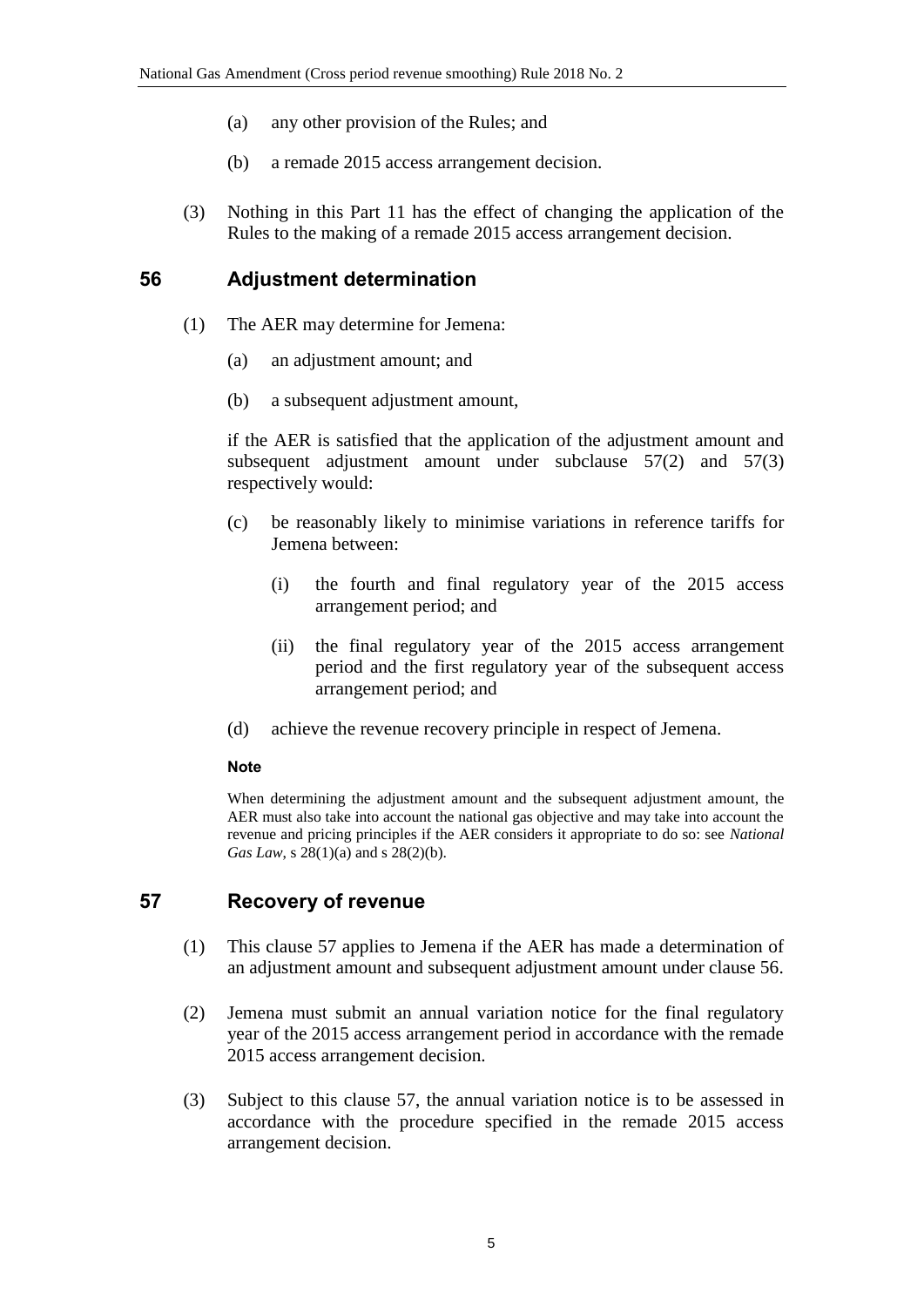- (4) The AER must approve the reference tariffs specified in the annual variation notice if they are compliant with the reference tariff variation mechanism specified in the remade 2015 access arrangement decision, subject to adjustments to provide for the recovery of:
	- (a) where the applicable adjustment amount operates as if it were a revenue increase:
		- (i) the portion of total revenue allocated to reference services for the final regulatory year under the remade 2015 access arrangement decision; plus
		- (ii) the adjustment amount; or
	- (b) where the applicable adjustment amount operates as if it were a revenue decrease:
		- (i) the portion of total revenue allocated to reference services for the final regulatory year under the remade 2015 access arrangement decision; minus
		- (ii) the adjustment amount.
- (5) The AER must include the subsequent adjustment amount determined under subclause 56(1) as:
	- (a) if subclause  $57(2)(a)$  applies, a revenue decrease; or
	- (b) if subclause  $57(2)(b)$  applies, a revenue increase,

to the portion of total revenue allocated to reference services in one or more regulatory years of the subsequent access arrangement period subject to the revenue recovery principle.

(6) Any subsequent adjustment amount included as a revenue increase or revenue decrease under subclause 57(5) must not be considered by the AER when determining whether any amount is payable or recoverable by Jemena under any incentive mechanism that applies to it in respect of the subsequent access arrangement period.

#### **58 Requirements for adjustment determination**

The AER must in respect of an adjustment determination made for Jemena:

- (1) make the adjustment determination after consulting with Jemena and any other persons as the AER considers appropriate;
- (2) publish its adjustment determination; and